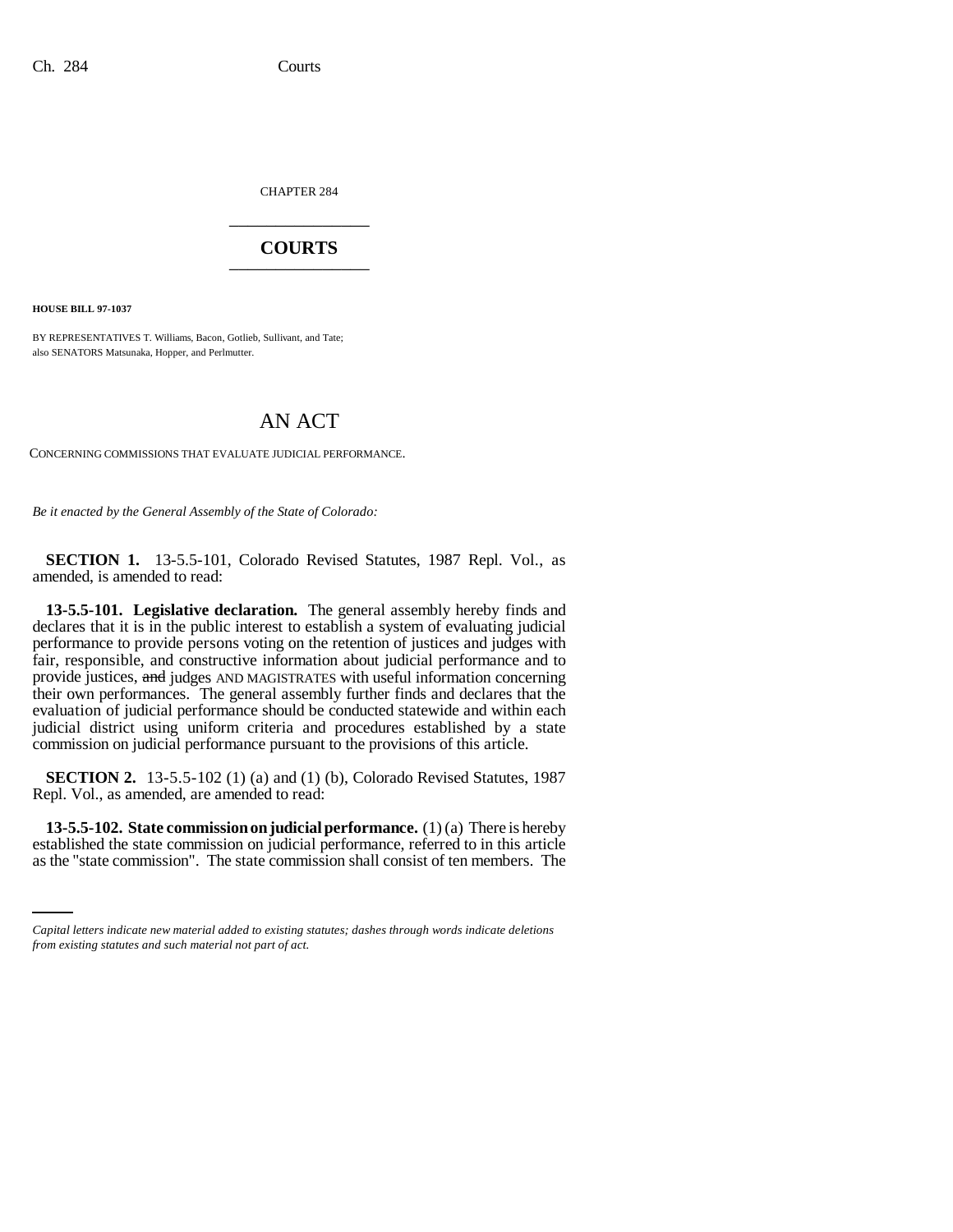speaker of the house of representatives and the president of the senate shall each appoint one attorney and one nonattorney. The governor and the chief justice of the supreme court shall each appoint one attorney and two nonattorneys. All members of the state commission shall serve terms of four years; except that, of those first appointed, one person appointed by each appointing authority shall serve for a term of two years. All initial appointments shall be completed by July 1, 1988. THE TERM OF ANY MEMBER OF THE STATE COMMISSION SERVING AS OF JUNE 30, 1997, SHALL EXPIRE ON NOVEMBER 30 OF THE YEAR IN WHICH THE TERM IS SCHEDULED TO EXPIRE. THE TERM OF ANY MEMBER APPOINTED ON OR AFTER JULY 1, 1997, TO REPLACE A MEMBER OF THE STATE COMMISSION AT THE END OF HIS OR HER TERM SHALL COMMENCE ON DECEMBER 1 OF THE YEAR IN WHICH THE PREVIOUS MEMBER'S TERM IS SCHEDULED TO EXPIRE.

(b) Any vacancy on the state commission shall be filled by the original appointing authority, but no member shall serve more than two FULL terms PLUS ANY BALANCE REMAINING ON AN UNEXPIRED TERM IF THE INITIAL APPOINTMENT WAS TO FILL A VACANCY. except that, if the appointing authority has not made an appointment within forty-five days of the vacancy, WITHIN FIVE DAYS AFTER A VACANCY ARISES ON THE STATE COMMISSION, the state commission shall notify the appointing authority OF THE VACANCY, that it has not made the appointment and the appointing authority shall make the AN appointment within the next thirty FORTY-FIVE days AFTER THE DATE OF THE VACANCY. from a list or pool of qualified, interested citizens which has been compiled by the appointing authority. The initial term of any member appointed to fill a vacancy created by the failure of any member of the state commission to complete such member's term shall expire when the term of the departed member would otherwise have expired. IF THE ORIGINAL APPOINTING AUTHORITY FAILS TO MAKE THE APPOINTMENT, OR APPOINTMENTS IF MORE THAN ONE VACANCY, WITHIN FORTY-FIVE DAYS AFTER THE DATE OF THE VACANCY, THE STATE COMMISSION SHALL MAKE THE APPOINTMENT OR APPOINTMENTS. Justices and judges actively performing judicial duties may not be appointed to serve on the state commission. Retired justices and judges are eligible to be appointed as attorney members; except that no retired justice or judge may be assigned or appointed to perform judicial duties while serving on the state commission.

**SECTION 3.** 13-5.5-103 (1) (b), (1) (c), (1) (e), and (1) (i), Colorado Revised Statutes, 1987 Repl. Vol., as amended, are amended, and the said 13-5.5-103 (1) is further amended BY THE ADDITION OF THE FOLLOWING NEW PARAGRAPHS, to read:

**13-5.5-103. Powers and duties of the state commission.** (1) In addition to other powers conferred and duties imposed upon the state commission by this article, the state commission has the following powers and duties:

(b) To develop hawyer and juror surveys FOR LAWYERS, JURORS, LITIGANTS, LAW ENFORCEMENT PERSONNEL, ATTORNEYS WITHIN THE DISTRICT ATTORNEY'S AND PUBLIC DEFENDER'S OFFICES, EMPLOYEES OF LOCAL DEPARTMENTS OF SOCIAL SERVICES, AND VICTIMS OF CRIMES, AS DEFINED IN SECTION 24-4.1-302 (5), and then determine the STATISTICAL validity of completed surveys, REPORT TO THE DISTRICT COMMISSIONS ON THE STATISTICAL VALIDITY OF THE SURVEYS FOR THEIR DISTRICT, AND SPECIFY WHEN AND HOW STATISTICALLY INVALID SURVEYS MAY BE USED and to recommend judicial performance evaluations by peers, chief judges, court personnel,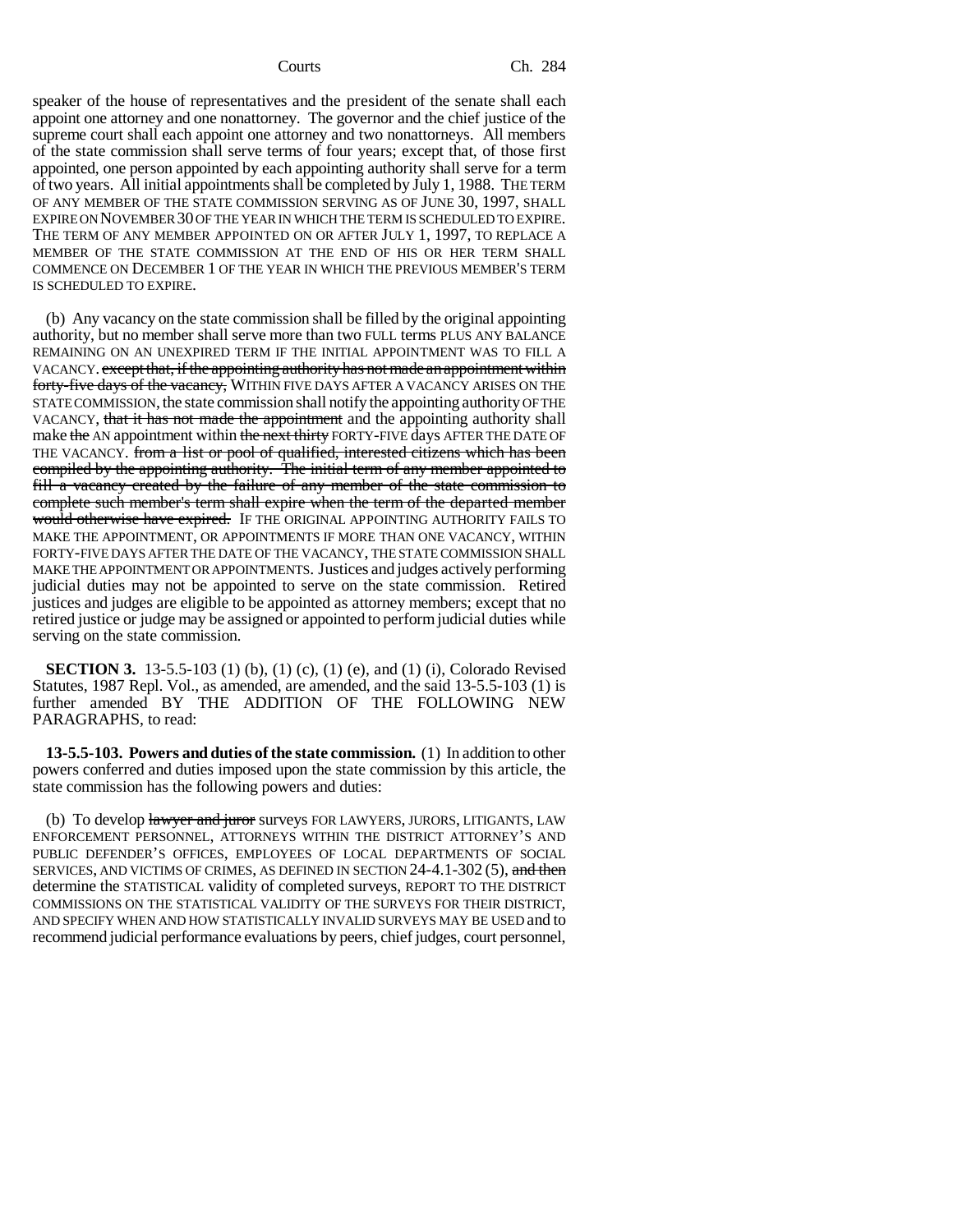and others who have direct and continuing contact with justices and judges;

(c) To prepare alternatives to *lawyer and juror* surveys where sample populations are inadequate to produce valid results;

(d.5) TO DEVELOP CRITERIA AND STANDARDS THAT ARE TO BE UTILIZED IN DETERMINING WHETHER TO RECOMMEND RETENTION;

(e) To develop guidelines in conjunction with the press, for disseminating and publishing the results of judicial performance evaluations; in narrative form;

(i) To produce and distribute to the public a narrative profile  $\sigma$  and such other INFORMATION AS MAY BE PERMITTED BY THE RULES OF THE STATE COMMISSION CONCERNING each appellate justice or judge subject to retention election;

(m) TO FILL VACANCIES ON THE STATE COMMISSION ON JUDICIAL PERFORMANCE PURSUANT TO SECTION  $13-5.5-102(1)$  (b) OR ON A DISTRICT COMMISSION ON JUDICIAL PERFORMANCE PURSUANT TO SECTION 13-5.5-104 (1) (b).

**SECTION 4.** 13-5.5-104 (1) (a) and (1) (b), Colorado Revised Statutes, 1987 Repl. Vol., as amended, are amended to read:

**13-5.5-104. District commission on judicial performance.** (1) (a) There is hereby established in each judicial district a district commission on judicial performance, referred to in this article as the "district commission". The district commission shall consist of ten members. The speaker of the house of representatives and the president of the senate shall each appoint one attorney and one nonattorney. The governor and the chief justice of the supreme court shall each appoint one attorney and two nonattorneys. All members of the district commission shall serve terms of four years; except that, of those first appointed, one person appointed by each appointing authority shall serve for a term of two years. All initial appointments shall be completed by July 1, 1989. The appointing authority may remove members of the district commissions for cause. THE TERM OF ANY MEMBER OF A DISTRICT COMMISSION SERVING AS OF JUNE 30, 1997, SHALL EXPIRE ON NOVEMBER 30 OF THE YEAR IN WHICH THE TERM IS SCHEDULED TO EXPIRE. THE TERM OF ANY MEMBER APPOINTED ON OR AFTER JULY 1, 1997, TO REPLACE A MEMBER OF A DISTRICT COMMISSION AT THE END OF HIS OR HER TERM SHALL COMMENCE ON DECEMBER 1 OF THE YEAR IN WHICH THE PREVIOUS MEMBER'S TERM IS SCHEDULED TO EXPIRE.

(b) Any vacancy on the district commission shall be filled by the original appointing authority, but no member shall serve more than two FULL terms PLUS ANY BALANCE REMAINING ON AN UNEXPIRED TERM IF THE INITIAL APPOINTMENT WAS TO FILL A VACANCY. except that, if the appointing authority has not made an appointment within forty-five days of the vacancy, WITHIN FIVE DAYS AFTER A VACANCY ARISES ON A DISTRICT COMMISSION, the district commission shall notify the appointing authority AND THE STATE COMMISSION OF THE VACANCY, that it has not made the appointment and the appointing authority shall make the AN appointment within the next thirty FORTY-FIVE days from a list or pool of qualified, interested citizens which has been compiled by the appointing authority. The initial term of any member appointed to fill a vacancy created by the failure of any member of the district commission to complete such member's term shall expire when the term of the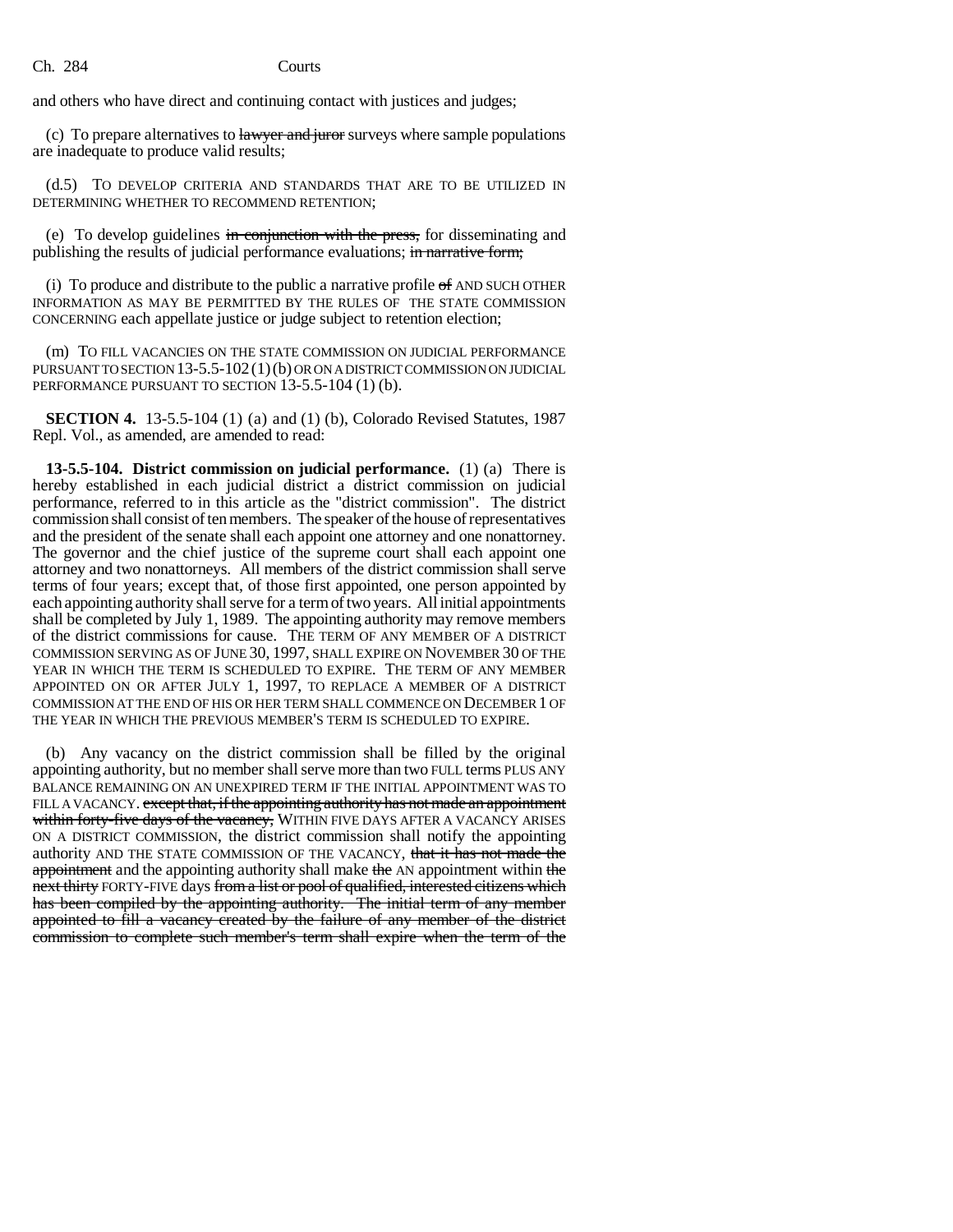departed member would otherwise have expired. AFTER THE DATE OF THE VACANCY. IF THE ORIGINAL APPOINTING AUTHORITY FAILS TO MAKE THE APPOINTMENT, OR APPOINTMENTS IF MORE THAN ONE VACANCY, WITHIN FORTY-FIVE DAYS AFTER THE DATE OF THE VACANCY, THE STATE COMMISSION SHALL MAKE THE APPOINTMENT OR APPOINTMENTS. Justices and judges actively performing judicial duties may not be appointed to serve on the district commission. Retired justices and judges are eligible to be appointed as attorney members; except that no retired justice or judge may be assigned or appointed to perform judicial duties while serving on the district commission.

**SECTION 5.** 13-5.5-105, Colorado Revised Statutes, 1987 Repl. Vol., as amended, is amended to read:

**13-5.5-105. Powers and duties of district commissions.** (1) In addition to other powers conferred and duties imposed upon a district commission by this article, a district commission has the following powers and duties subject to and in conformity with the rules promulgated by the state commission and the state commission's review of deliberation procedures pursuant to section 13-5.5-103 (1) (l):

(a) To distribute questionnaires SURVEYS, and interview judges, and, TO THE EXTENT DEEMED APPROPRIATE BY THE DISTRICT COMMISSION, INTERVIEW other appropriate persons, under the state commission's direction ACCEPT INFORMATION AND DOCUMENTATION FROM INTERESTED PARTIES, AND, FOLLOWING AT LEAST TEN DAYS' NOTICE, CONDUCT PUBLIC HEARINGS; and

(b) To DRAFT, produce, and distribute to the public a narrative profile on each district and county judge subject to retention election AND MAGISTRATE REQUIRED TO BE EVALUATED UNDER SECTION  $13-5.5-106(2)$  OR  $(3)$ .

**SECTION 6.** 13-5.5-106 (1) (c) and (2) (c), Colorado Revised Statutes, 1987 Repl. Vol., as amended, are amended, and the said 13-5.5-106 is further amended BY THE ADDITION OF A NEW SUBSECTION, to read:

**13-5.5-106. Recommendations on retention of justices and judges.** (1) (c) The state commission shall release the narrative profile, the recommendation, and any other relevant information to the public no later than sixty FORTY-FIVE days prior to the retention election. THE STATE COMMISSION SHALL ARRANGE TO HAVE A SUMMARY OF THE NARRATIVE PROFILE AND RECOMMENDATION PRINTED IN THE BALLOT INFORMATION BOOKLET PREPARED PURSUANT TO SECTION 1-40-124.5, C.R.S., AND MAILED TO ELECTORS PURSUANT TO SECTION 1-40-125, C.R.S.

(2) (c) The district commission shall release the narrative profile, the recommendation, and any other relevant information to the public no later than forty-five days prior to the retention election. THE DISTRICT COMMISSION SHALL ARRANGE TO HAVE A SUMMARY OF THE NARRATIVE PROFILE AND RECOMMENDATION PRINTED IN THE BALLOT INFORMATION BOOKLET PREPARED PURSUANT TO SECTION 1-40-124.5, C.R.S., AND MAILED TO ELECTORS WITHIN THE JUDICIAL DISTRICT PURSUANT TO SECTION 1-40-125, C.R.S.

(3) (a) IN ADDITION TO THE EVALUATIONS CONDUCTED PURSUANT TO SUBSECTION (2) OF THIS SECTION: